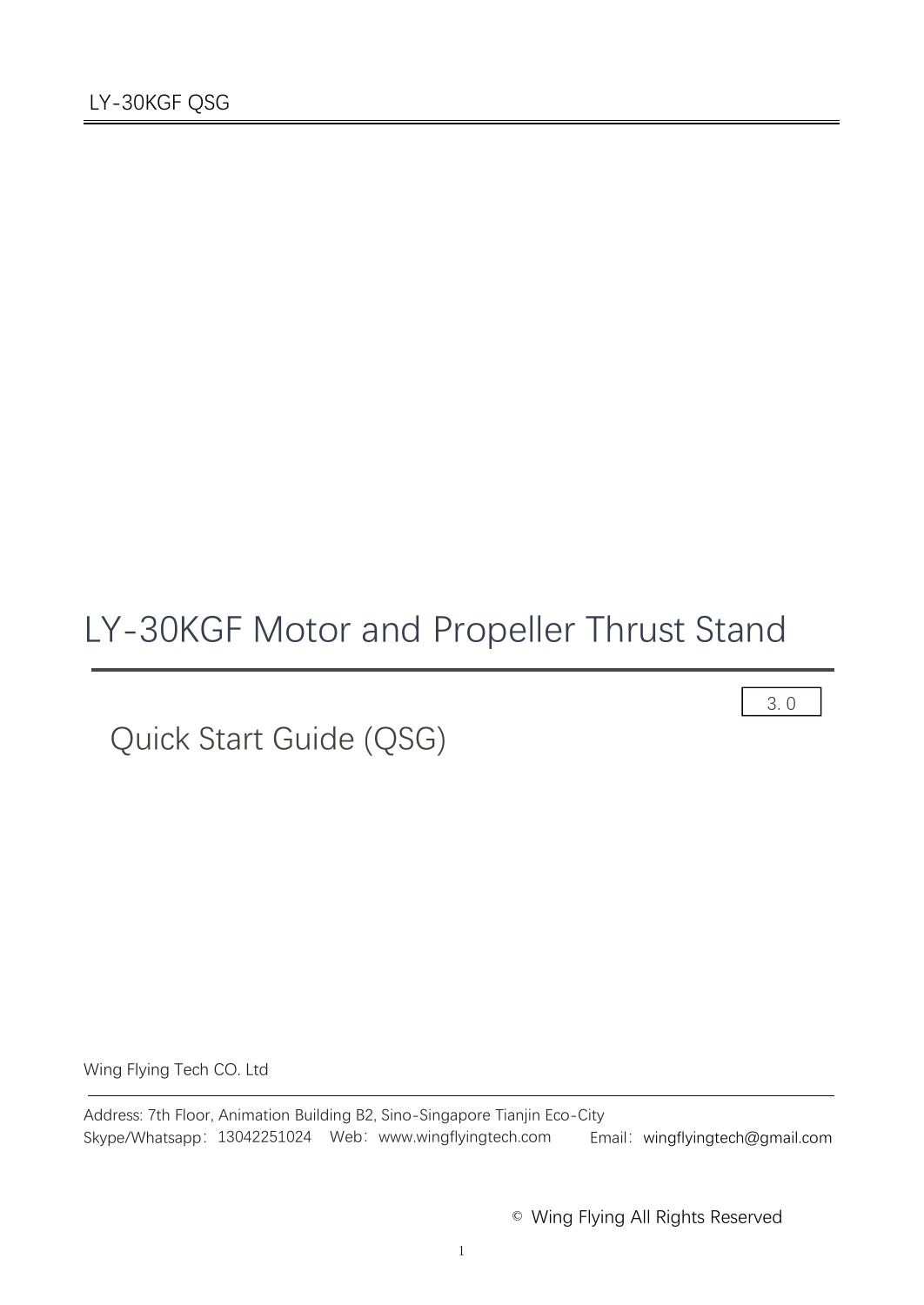## **I. Notice and Disclaimer**

Please read following terms carefully before taking any operation:

1. Power Input should be within its range, DO NOT reverse polarity;

2. **DO NOT** test small-size motors with LY-10KGF test stand due to static friction between spindle and guide rail;

3. Ensure the test stand, power supply,batteries and all cables are well fixed;

4. Always **Disconnect** power source before entering the test area or touching the tool. Ensure

no electric leakage when voltage exceeds the safety voltage of human body;

5. Check the test stand according to the regular checklist to avoid any safety issue caused by bolts loosening;

6. Operation **MUST** be strictly follow the user manual. Wing Flying has no liability for any issue caused by wrong operation(eg. Approach or touch the rotating motor and propeller);

7. Violent test or destructive experiment is **Prohibited**. Disconnect power source immediately when accidents occur like resonance, propeller exploding and propeller breaking.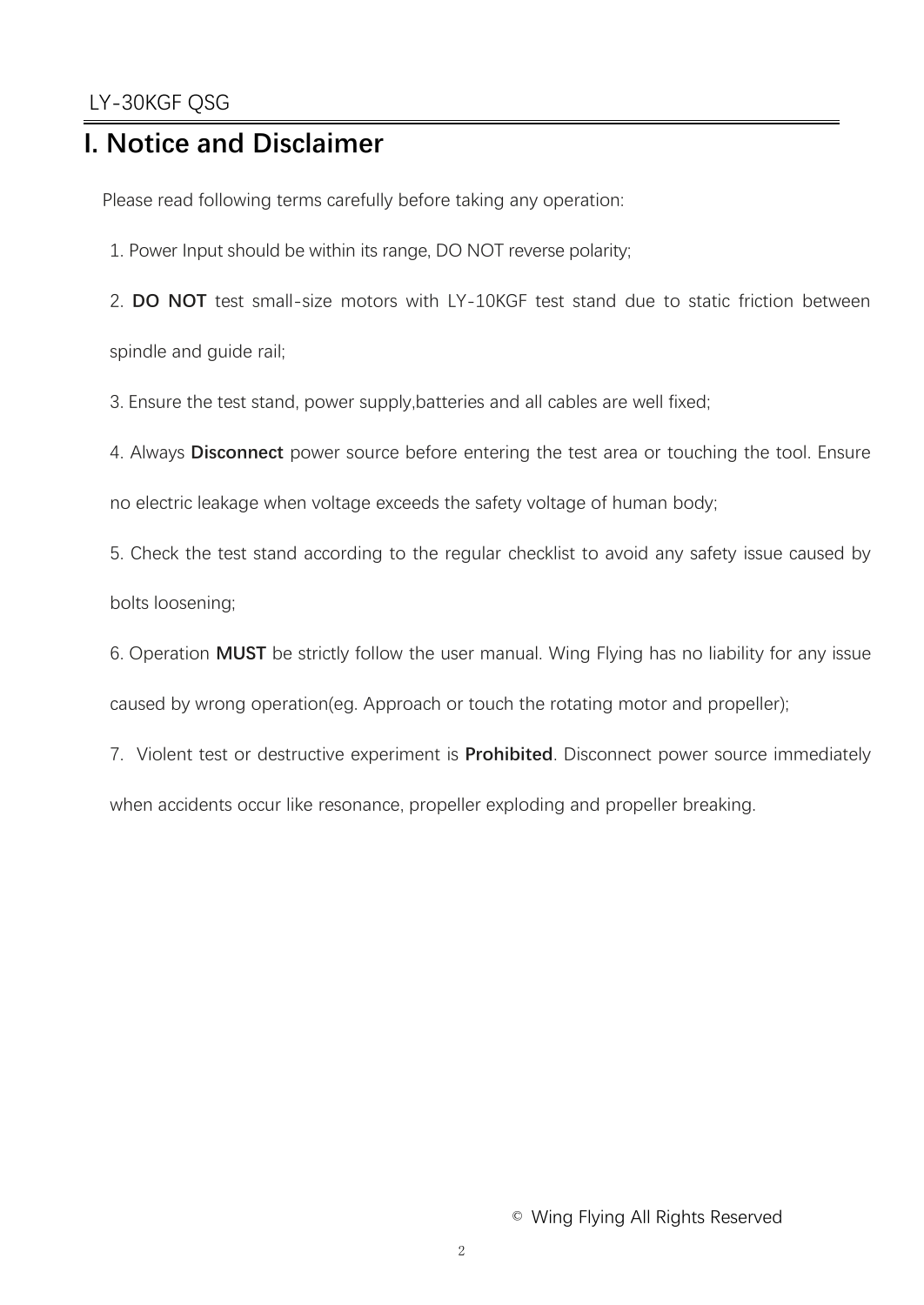## **II. Installation**

## **1. Install Motor**

(1) Choose a suitable motor mount, as shown in Fig. 2.1.1 and Fig. 2.1.2





Fig. 2.1.1 Motor Mount **Fig. 2.1.2 Motor to be installed** 

(2) Mount the motor with 4 screws and fish-eye washers,as shown in Fig. 2.1.3 and Fig. 2.1.4:



Fig.2.1.3 Fig.2.1.4



(3) Install the motor on test stand with screws. Motor cables should be on the side of the ESC Mounting Plate, as shown in Fig. 2.1.5:



Fig. 2.1.5 Installation Completed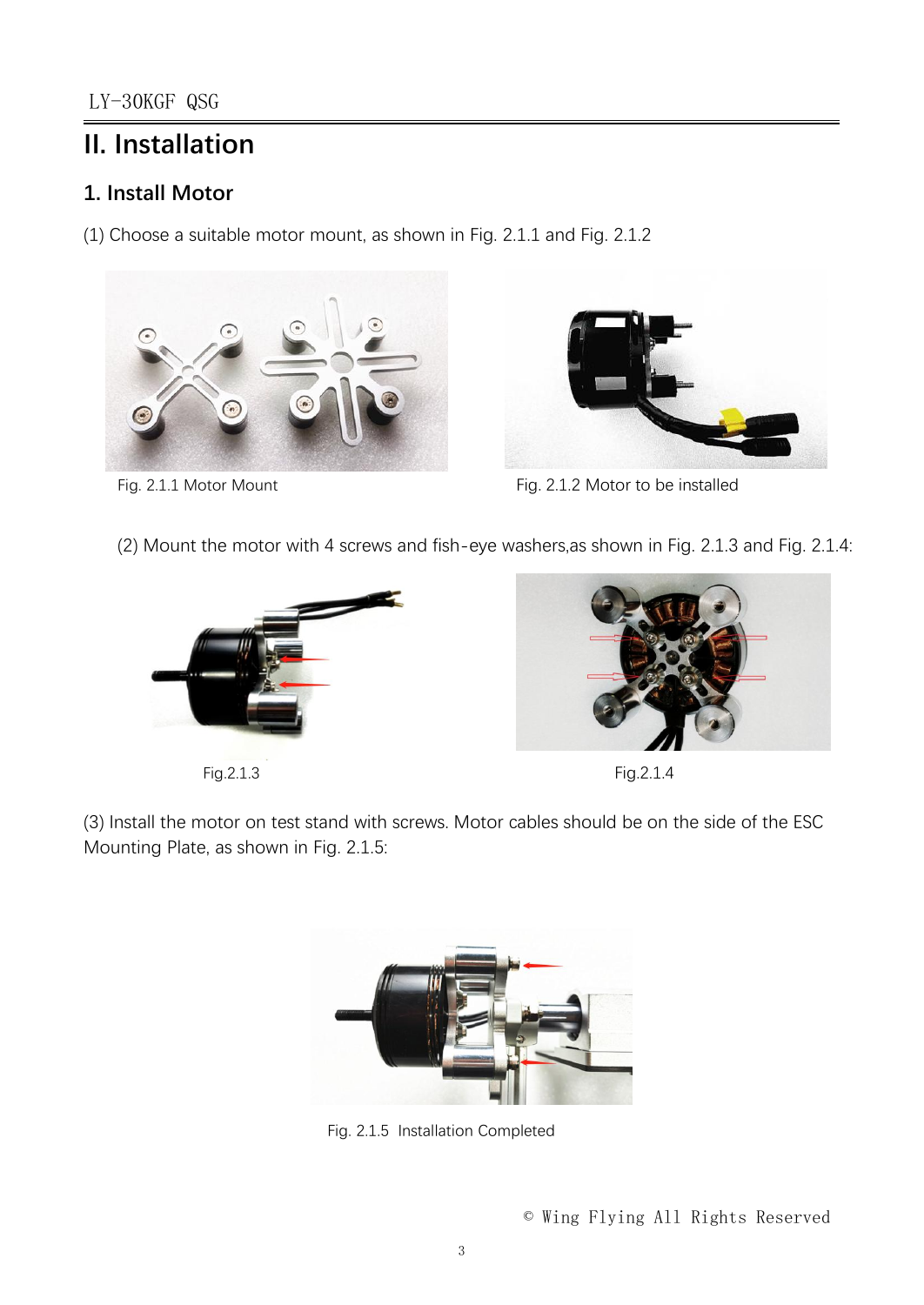## **2. Install ESC.**

(1).Mount ESC on the mounting plate. Connect ESC and motor with the conversion cables.

Connect ESC with the power module of LY-30KGF, as shown in Fig. 2.2.1 and Fig. 2.2.2:



Note: Keep a loose cable connection between motor and ESC, otherwise it will affect the accuracy of the test. (2).Connect JST Plug. ESC signal cable connects to "OUT" port on the control module, as shown

in Fig. 2.2.3:



Fig. 2.2.3 Connection of signal cables

Note: Out and read+ come with 5V output for the receiver or ESC of special requirements. Disconnected them if do not use the receiver or ESC.

## **3. Installation of Infrared Temperature Probe**

LY-30KGF measures temperature with infrared detection. Install the probe parallel to the test surface and keep the distance around 1-3cm (keep the lens clean without greasy covered).

The temperature probe detects temperature without touching the object. There will be a deviation due to the emissivity of the object. Therefore, the test area should be in dark (black tape or black marker can be used). Besides, the probe may also detect the ambient temperature, install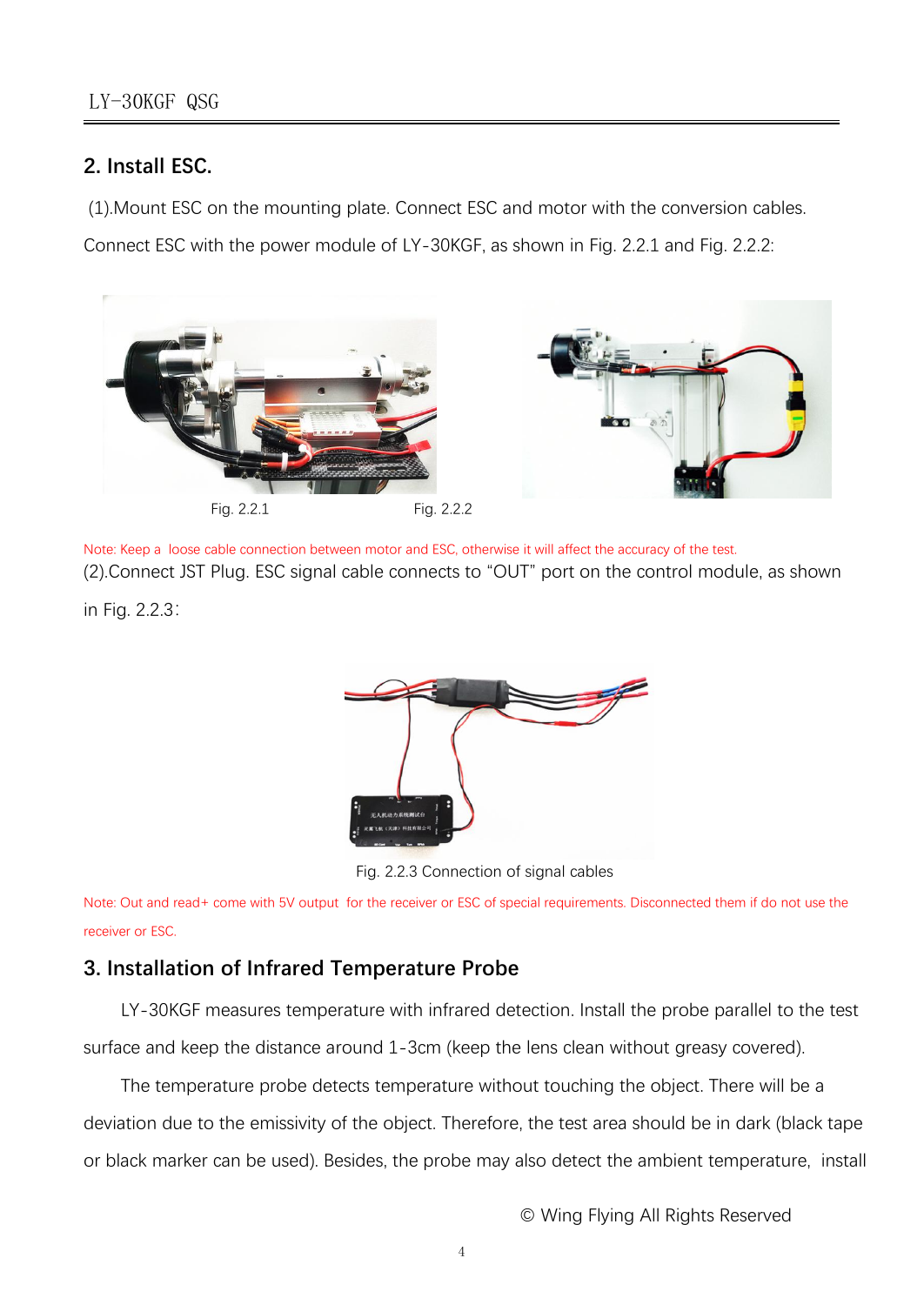## LY-30KGF QSG

the sensor inside the bracket and keep good ventilation,as shown in Fig. 2.3.1 and Fig.2.3.2:





Fig.2.3.1 Location of Temperature Probe Fig.2.3.2 Location of Temperature Probe

Note: The bracket should not touch the main body or torque sensor to avoid inaccuracy.

## **4. Install Propeller and First Test**

(1) Install propellers according to your manual. Ensure your propeller is well fixed.

(2) First Test

User **MUST** do the Safeguard settings to prevent any damage for first-time use, as shown in Fig. 2.4.1:

 $\circ$  Min voltage: recommended setting = number of lithium batteries  $*$  2.8V (18650 is 2.5V);

 $\oslash$  Max current: the max current recommended by the manufacturer;

③ Max motor temperature: recommended setting =the temperature of motor case 75℃

/coil temperature 100℃. Temperature can be higher for large-size motors.

④ Max RPM: set the max rotational speed. Motor can stop rotating in time when propeller reaches its limitation.

| System Settings<br>Safeguard | <b>SAFEGUARD</b>                                                                                                                                    |                                       |  |  |
|------------------------------|-----------------------------------------------------------------------------------------------------------------------------------------------------|---------------------------------------|--|--|
| Auto Test<br>Test Info       | Protection mode: Warning and closi: *                                                                                                               | Enable                                |  |  |
|                              | Vol Lower Limit: 10.5 V                                                                                                                             | Current Upper Limit:<br>100 A         |  |  |
|                              | Motor TEMP Upper Limit:<br>70 °C                                                                                                                    | 20000 gf<br>Thrust Upper Limit:       |  |  |
|                              | 50000 W<br>Power Upper Limit:                                                                                                                       | 40000 RPM<br>RPM Upper Limit:         |  |  |
|                              | Power Consumed Upper Limit: 40000 mAh                                                                                                               | RPM Lower Limit:<br><b>RPM</b><br>100 |  |  |
|                              | Note: 1.If the lower speed limit is triggered, but the throttle will not close.<br>2.Setting the decimal is only valid for the voltage lower limit. | Apply                                 |  |  |

Fig. 2.4.1 safeguard Setting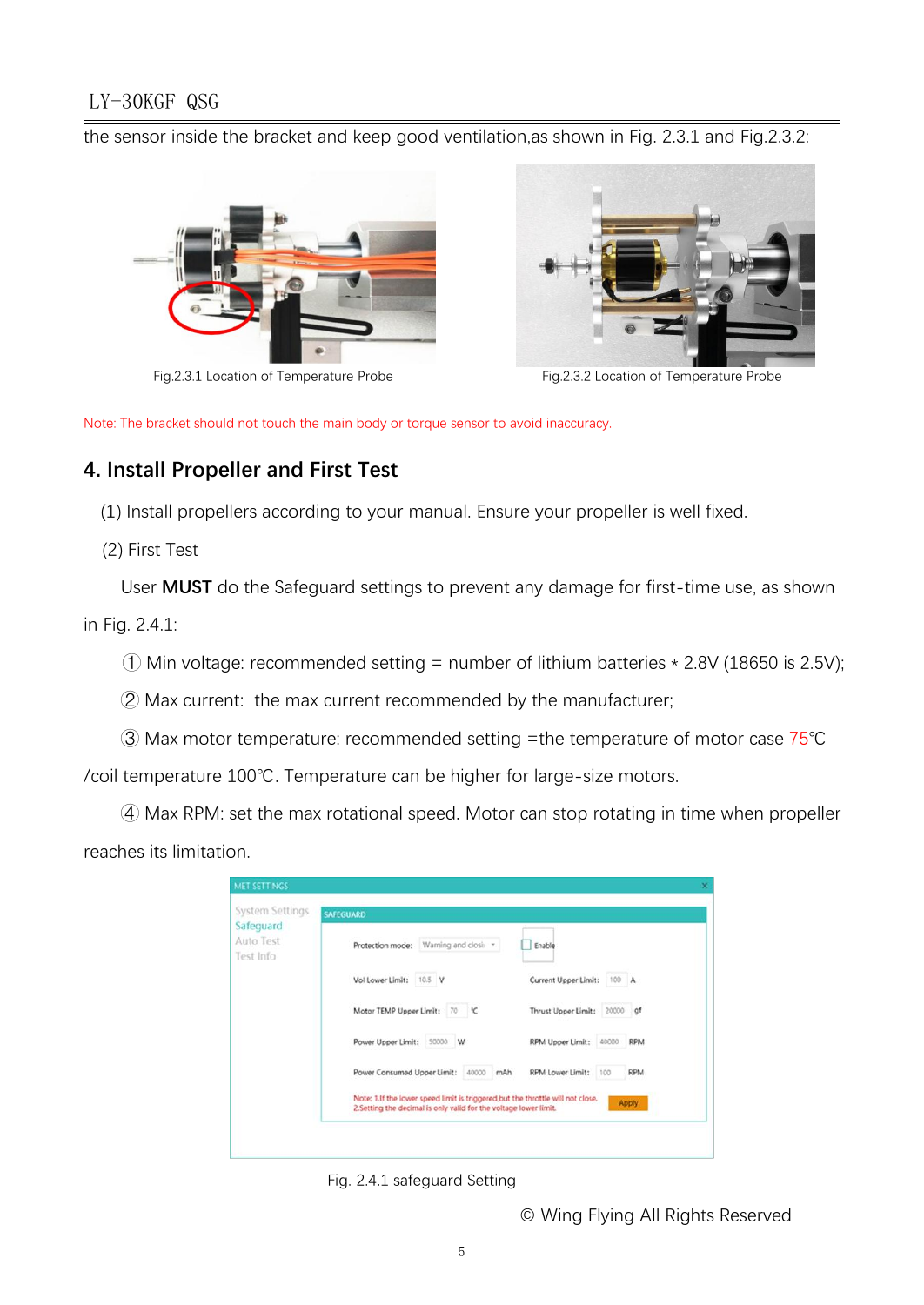## **III. Software Debugging 1. Power On the Test Stand**

Connect with 220V input, then Power adapter connects to DC input (12V)on the test stand.You will hear "DiDiDi"after powered on, as shown in Fig. 3.1.1 and Fig. 3.1.2:





Fig. 3.1.1 Power Adapter Fig. 3.1.2 DC Input

# **2. Connect with PC**

3. (1) Software installation: Win7 / Win8 / Win8.1 / Win10 system

(2) Connection: connect the data cables or wireless data transmission. USB cable connects to your computer.

(3) Driver Debugging: Right click "My Computer" to "Computer management" , click "Device Manager". User can find "USB Serial Port (COM XX)" which indicates driver has been installed automatically , as shown in Fig. 3.2.1

**A** Computer Management



Fig. 3.2.1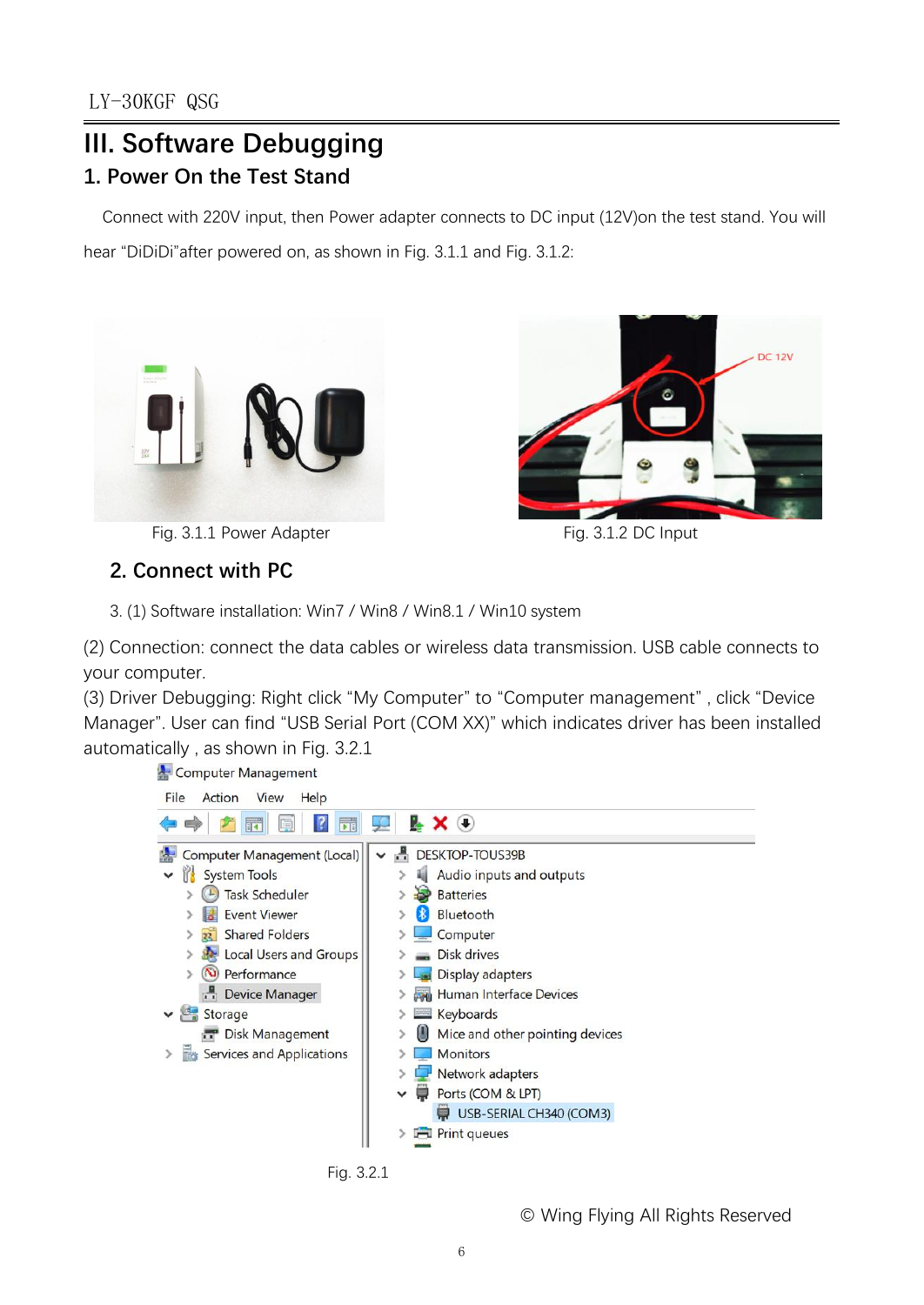## LY-30KGF QSG

NOTE: Failed to install the drive when it comes with  $\bigtriangleup$  Please check your computer and driver installation.(right-click to update).

(4)Software Connection: Open the software, user will see the COM XX, then click "Connect".<br>Connection succeeded when hearing "Di", as shown in Fig. 3.2.2:



Fig. 3.2.2 Software Connection

Note: Always connect USB cable to Computer before running the software, otherwise the device can't be recognized.

### **3. Settings**

Open the software to "System SETTINGS", as shown in Fig. 3.3.1:

- ①PWM range : MIN and MAX throttle input of the ESC. Generally from 1100 to 1940.
- ② Motor Pairs(Polar Pairs): half of Magnetic poles /2; Obtain the motor-pairs from the list.

Must input the motor pairs, otherwise it will display wrong RPM.

|                             |                                                    |                           |                                                                           | $\pmb{\times}$    |
|-----------------------------|----------------------------------------------------|---------------------------|---------------------------------------------------------------------------|-------------------|
| <b>Bench Type</b><br>Color: | LY-Single<br>$\overline{\phantom{a}}$<br>Teal<br>۰ | Bench Model:<br>Language: | 10 KGF<br>$\overline{\phantom{a}}$<br>English<br>$\overline{\phantom{a}}$ | ◉<br>Apply        |
| PWM Range:<br>No. of Poles: | 1100<br>$\sim$<br>1900<br>◉<br>$\overline{4}$      | ◉                         | ◉<br>$\overline{2}$                                                       |                   |
| Set                         | ◎<br>$\circ$                                       | Line Loss: 1              | $\bullet$<br>$m\Omega$<br>Reboot                                          | Update            |
|                             |                                                    | Voltage offset:           | Read                                                                      | Number of blades: |

Fig. 3.3.1 System Settings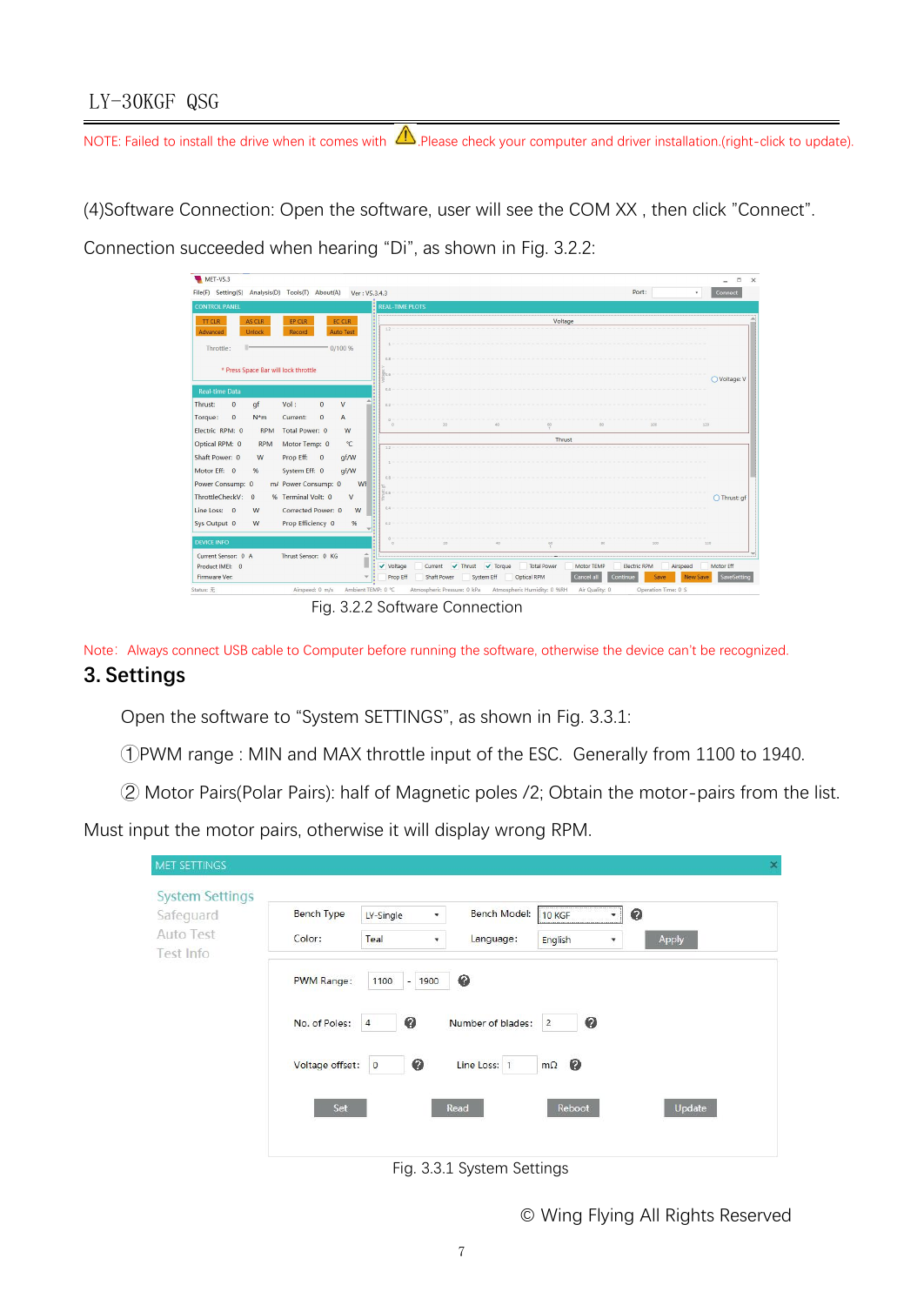**Software debugging: DO NOT** install propeller for first-time use. Power on the test stand, click "unlock throttle" after ESC starts working(user may need to calibrate throttle range. Learn how to Calibrate throttle from FAQ). Throttle unlocked when hearing "DiDi" from the test stand.

Move the "throttle" tab to check if motor works and displays correct RPM. Move "throttle" to full range to check the actual RPM and calculate the KV.

#### **4. Advanced Throttle and Data Recording**

The data in Excel is recorded in Manual Control mode. User can click "Recording" to start recording. Click "Lock" or "Stop" to stop data recording.

It will automate data recording in Automatic Mode. The data will be saved when stop recording. Open the File  $\rightarrow$ File Storage, to check the original data.



#### Figure 3.4.1 Throttle Unlock Interface

Disconnect the motor, then install propeller. User can do next step in "Advanced throttle". Unlock throttle to Advanced Throttle mode.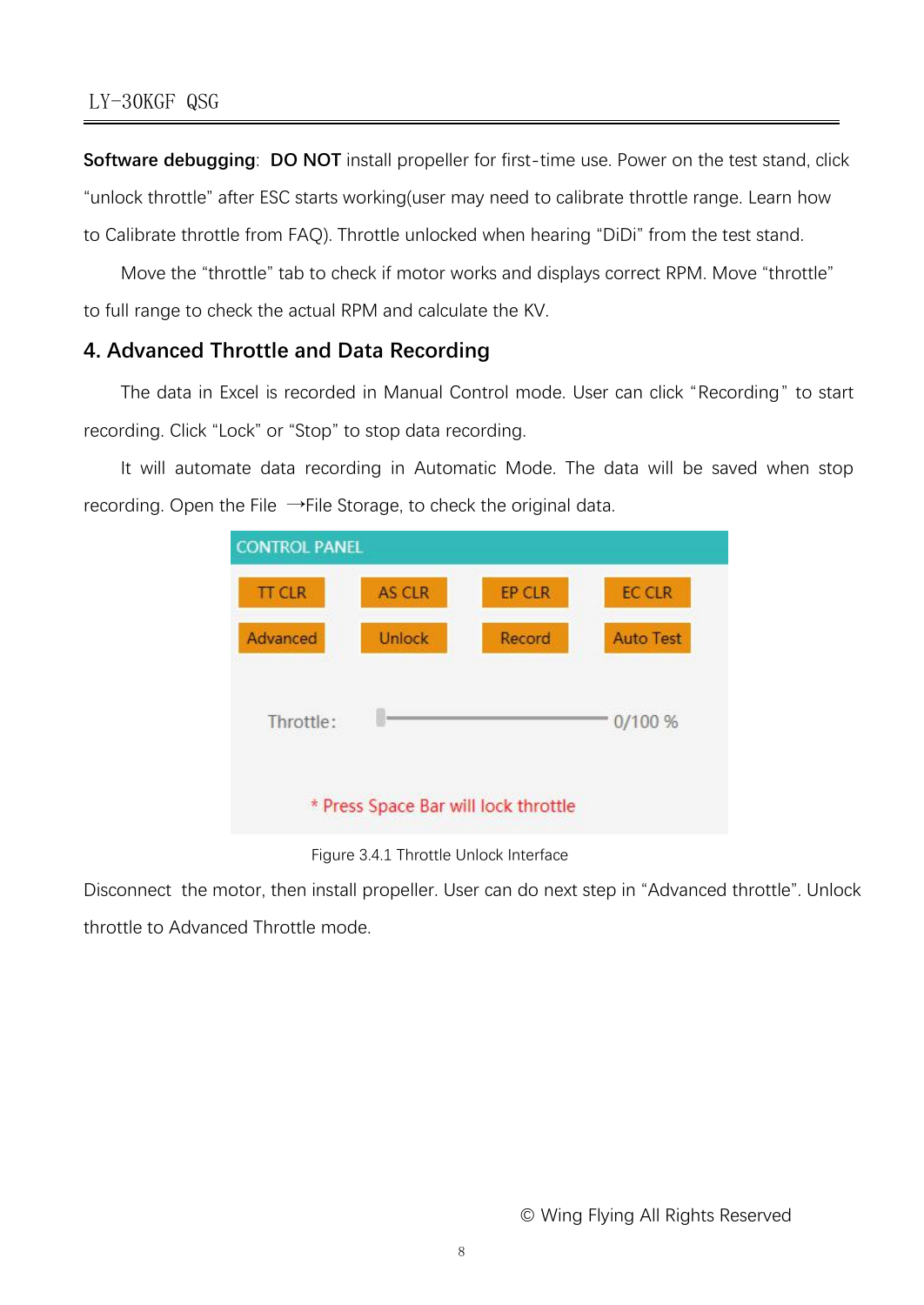

Figure 3.4.2 Advanced Throttle

## **IV. Regular Checklist**

| Item                                  | Each test | Each<br>detachment | 30 times test/<br>month | 100 times<br>test/3 months | Remarks                                                                                                                                                                                           |  |
|---------------------------------------|-----------|--------------------|-------------------------|----------------------------|---------------------------------------------------------------------------------------------------------------------------------------------------------------------------------------------------|--|
| Screws on holding<br>Structure        | X         | X                  | X                       |                            | This data is obtained<br>from the JXF-22 inch<br>propeller with 2000-<br>5000RPM. Please<br>make proper<br>adjustment if the<br>vibration of your<br>motor and propeller<br>is far different from |  |
| Screws on Motor mount                 | V         | V                  | V                       | V                          |                                                                                                                                                                                                   |  |
| Screws to fix Temperature<br>probe    |           |                    |                         |                            |                                                                                                                                                                                                   |  |
| Linear bearing lubrication            | X         | X                  |                         |                            |                                                                                                                                                                                                   |  |
| Screws on thrust/torque<br>sensor     | X         | X                  |                         |                            |                                                                                                                                                                                                   |  |
| Airspeed components                   | X         | X                  |                         |                            |                                                                                                                                                                                                   |  |
| Screws on Control Module              | X         | V                  |                         |                            |                                                                                                                                                                                                   |  |
| Thrust/Torque sensor                  | X         | X                  | X                       |                            |                                                                                                                                                                                                   |  |
| Voltage/current sensor<br>calibration | X         | X                  | X                       |                            |                                                                                                                                                                                                   |  |

(1) Check the screws: Use an Allen key to tighten screws and apply some glue when necessary. (2) Linear bearing lubrication: Spray the low viscosity lubricant (WD-40 high performance white lithium grease is recommended) into the oil inlet (**DO NOT** use mechanical lubricating oil with high viscosity).

(3)Thrust/torque sensor inspection: use a tension meter on the end plate. Compare the data with the test bench. It's qualified if the error is less than 500g ( Thrust<10KGF). Generally, the sensor will not be damaged or flailed to work as long as the data are almost the same.